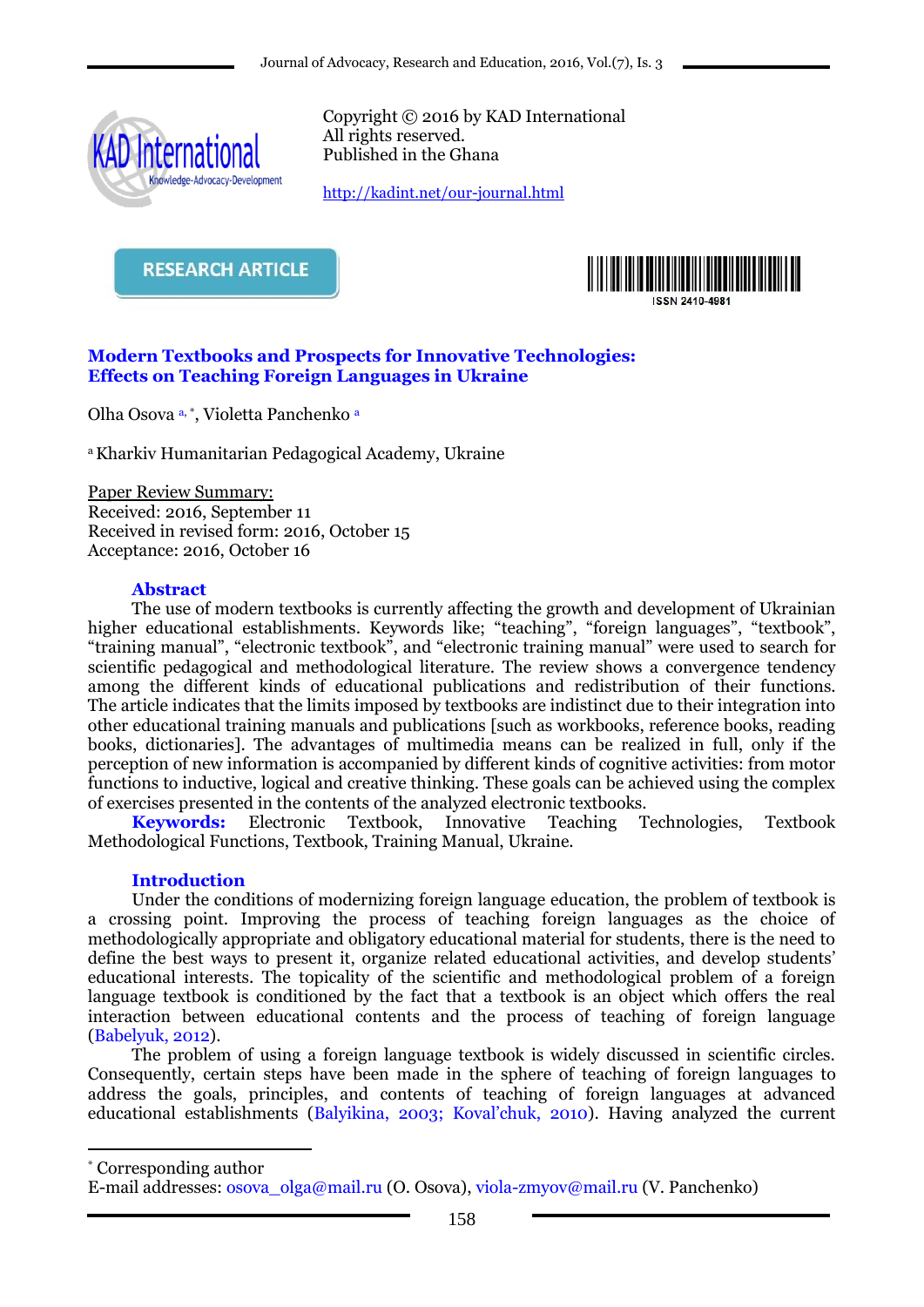approaches to the composition of foreign language textbooks, we found out the real necessity for methodological innovations in the creation of foreign language textbooks. The analysis of modern foreign language textbooks for higher educational establishments sometimes fail take into consideration the peculiarities of teaching and learning. As a result, the relevance of the problem and the insufficient level of its theoretical and practical development predetermine the purpose of our research.

## **Methods**

The authors used the following methods to complete this review:

- a) Analysis of psychological and pedagogical literature;
- b) Analysis of normative documents to define the aim, subject, tasks of the research;

c) Analysis and generalization of psychological, management pedagogical, scientific and methodological literature to compare different views on the researched problem;

- d) Classification of techniques; and
- e) Analysis of personal experience.

# **Results**

### **Printed textbooks and peculiarities of their usage**

The process of teaching of foreign language is usually oriented to the realization of two methodological functions: 1) educational and 2) communicative. Hence, activities of class lessons which require speech situations can be regarded as a model of real communication. The textbook is known to be one of the means to teach speaking.

According to the regulatory and legal documents of The Ministry of Education and Science of Ukraine (2008), textbooks and training manuals are recognized to be the main books for students' educational activity. These are defined in the following ways:

 "*a textbook is an educational publication that includes a systematic presentation of an academic discipline, corresponds to the discipline program and is officially approved as such kind of publication*";

 "*a training manual is an educational publication that partially or completely substitute or complement a textbook and is officially approved as such kind of publication*" (p. 105).

This research shows that foreign language departments of Ukrainian higher pedagogical educational establishments widely used non-native methodological materials in addition to textbooks of British [*Pearson Longman, MacMillan, Express Publishing, Oxford University Press etc.],* German [*Heuber, Langenscheidt, Cornelsen, Klett etc.], French [Cle International, Hachette etc*.] publishing houses. These textbooks help to form students' foreign language communicative / professional competence. Their usage in the educational process at higher educational establishments is also approved by The Ministry of Education and Science of Ukraine till date.

Studies on professional competence, as well as functional, structural and componenttypological analysis of foreign language textbooks stipulate the need for innovative educational techniques (Albrecht, 2009; Babelyuk, 2012; Clare, & Wilson, 2013; Dellar, & Walkley, 2012; Dumett, Stephenson, & Lansford, 2015; Dumett, & Stephenson, 2014; Evans, & Dooley, 2015; Jeffries, 2013; Paliy, 2008; Pellmann-Balme, 2004; Shcherban', & Kushneryk, 2004; Shevtsiv, & Shevtsiv, 2003; Vozna, Haponiv, & Akulova, 2004). These include;

1. Structuring. Each textbook must be strictly structured to include:

a) introduction, which tells about the author or authors of the textbook and their scientific interests; confirms topicality of the publication; includes a short survey of the contents of the textbook structural parts;

b) main body chapters, each of which is often clearly structured according to the purpose of writing [e.g. teaching material, mostly training texts, lexical and grammatical drills, references]

c) subchapters within chapters;

d) glossary;

e) list of references;

f) different appendices.

2. Early specialization. The necessity to stick to this rule is explained by Ukraine's efforts to integrate into European and world educational space and the labour market demands.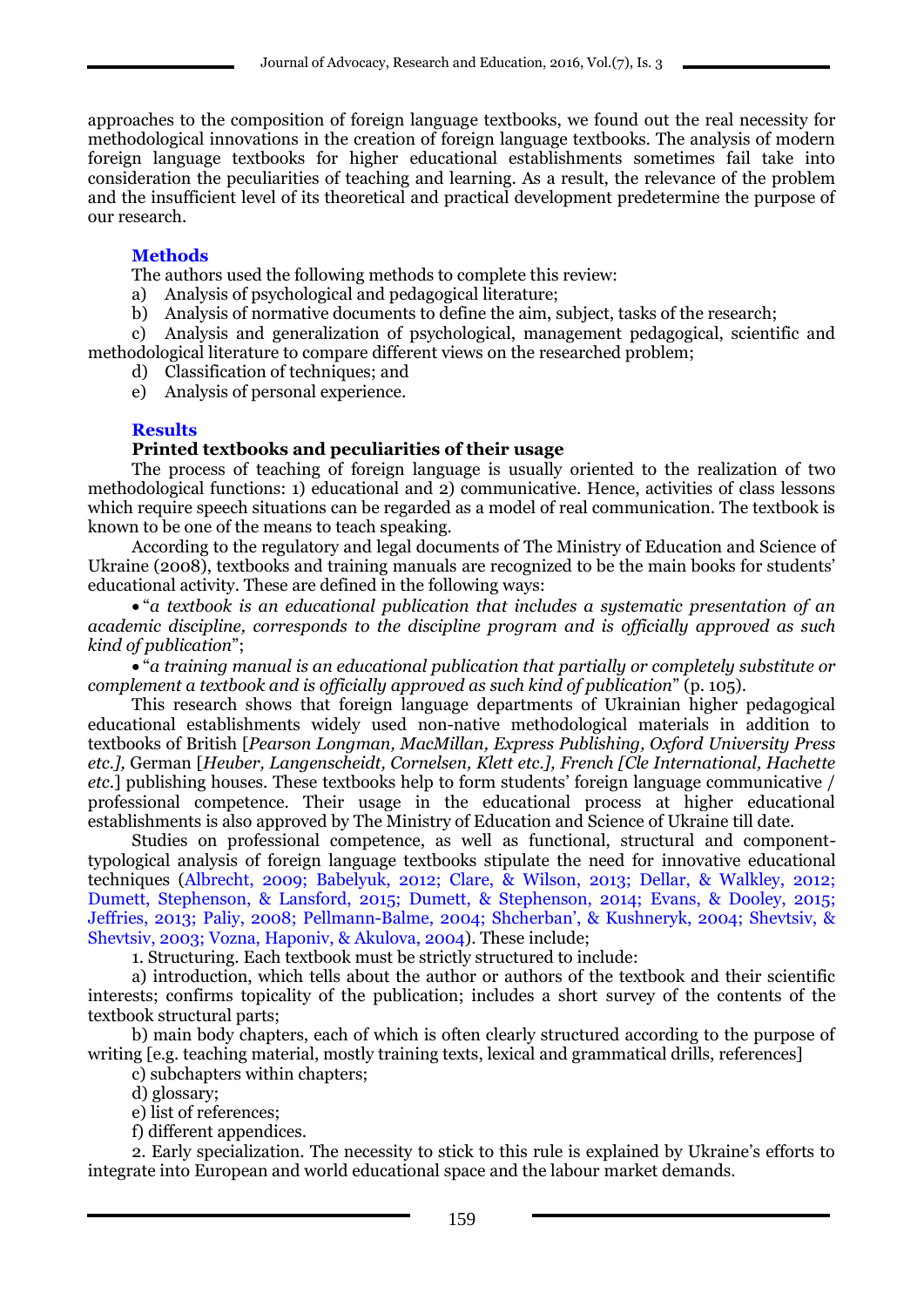3. Scientific nature. This principle is mostly realized in textbooks and training manuals for the discipline - "Professionally Oriented Foreign Language". Through a deep analysis of the stated problems, interpretation of different conceptions is included in the glossaries of scientific definitions and terms.

4. Simplicity, which is achieved through the popularity of the style of educational material presentation.

5. Demonstrativeness. Textbooks must include a lot of visual aids for the educational material presentation, that is tables, schemes, diagrams, pictures and other illustrative matter. Key terms, notions and definitions should be in different colour, size or font, sometimes in box.

6. Profundity of contents. Authors have to get the gist of the researched problem and show its interdisciplinary connections.

7. Preference for communicative approach in the educational process, active and interactive teaching methods, which ensures higher students' motivation.

8. Usage of person-oriented approach, which enables students to satisfy their individual educational needs and realize their abilities.

9. Formation of students' critical thinking and reflexive skills.

10. Arranging of educational material according to the credit-modular system of education.

11. Opportunity for self-control and monitoring the level of students' knowledge and skills obtained after studying of a particular topic or module.

12. Integration of theory and practice, that is the contents of educational materials have to be oriented to practical application of the obtained knowledge and skills in students' further professional activities.

Thus, the contents of foreign language textbooks and training manuals have to be characterized by the prevalence of active and interactive teaching methods as they encourage students to participate in the educational process more actively in comparison to traditional methods. They are often directed to practical application of the obtained knowledge and skills; contribute to the realization of the principle of theory and practice integration in studying.

The usage of active and interactive teaching methods, following the principles of the communicative approach have to be characteristic features of textbooks and training manuals for the academic discipline - "Foreign Language". According to the foreign language curriculum for first-year students, it is required by educators to include vocabulary of daily routines, native language speakers' life and customs, guidelines for functional grammar structures as well as a set of lexico-grammatical exercises. A foreign language textbook or training manual is believed to be one of the main means to form students' foreign language communicative competence. The contents of a foreign language textbook should also help students address issues regarding geography, history, world literature etc. (Koval'chuk, 2010).

Besides, textbooks and training manuals on the academic disciplines "Foreign Language" and "Professionally Oriented Foreign Language" have to include the necessary number of methodological aids for students' self-work. This is necessary because approximately 50% of educational load is assigned to students' independent mastering. These methodological aids have to be directed to all kinds of educational activities.

In addition, the analysis of the textbooks by British, American and German authors published abroad testifies that they are more popular than native ones (Albrecht, 2009; Clare, & Wilson, 2013; Dellar, & Walkley, 2012; Dumett et al., 2015; Dumett, & Stephenson, 2014; Evans, & Dooley, 2015; Jeffries, 2013; Pellmann-Balme, 2004). From our analysis, learning materials follow these principles;

• the list of module topics corresponds to the curriculum:

training texts include interesting information which encourages students to study;

 the prevalence of the communicatively-oriented approach, communicative strategies, direction to the usage of active and interactive teaching methods which significantly increase students' motivation;

• there are a lot of language and speech models characteristic for everyday life;

- there is always a teacher's book where we can find methodological tips for every lesson;
- there are module and progress tests, so the teacher does not hate to compile them;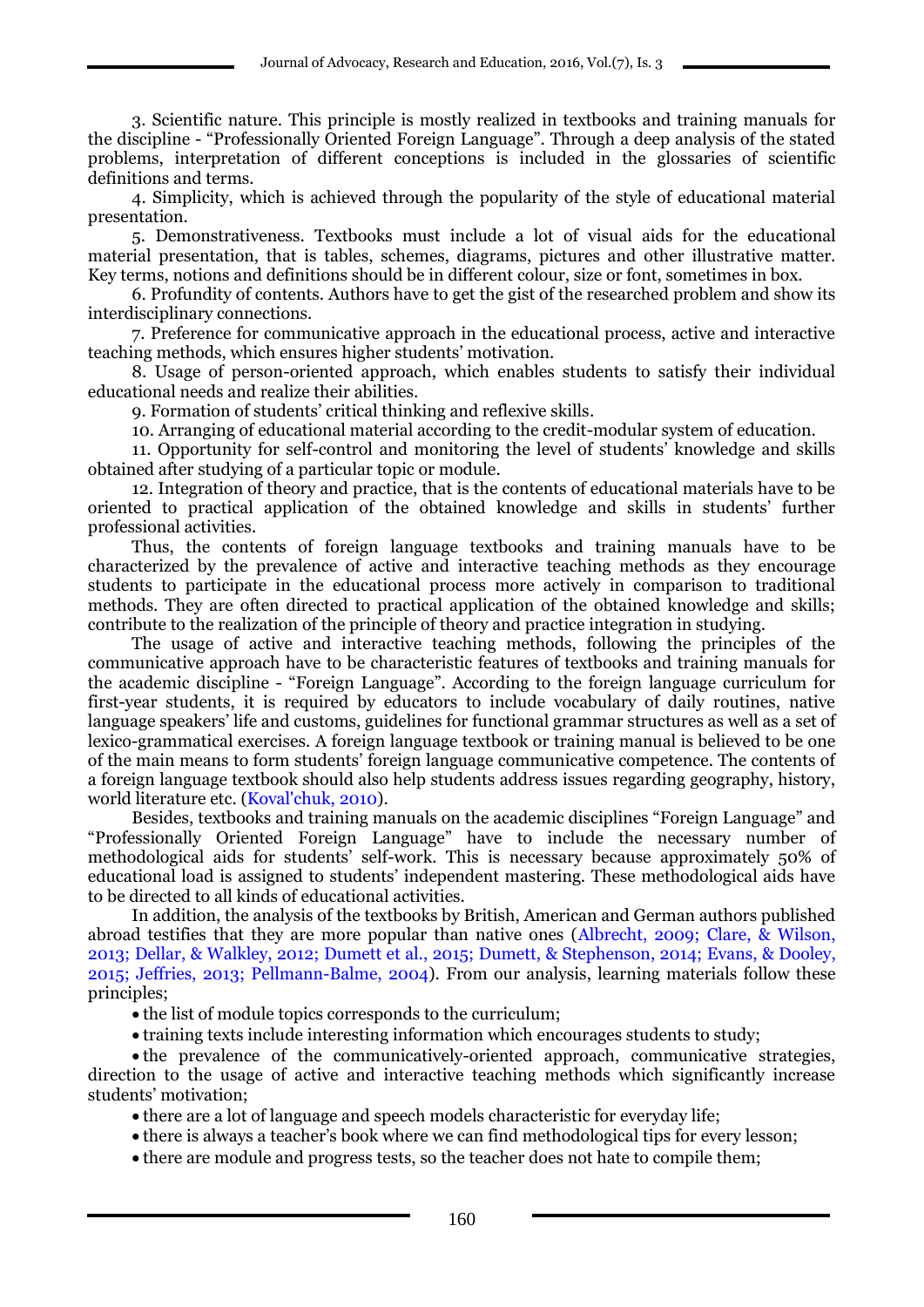the sets always include audio- and in most cases video-materials for every module topic which allows to form students' listening and perceptive skills;

 there is a set of methodological aids which allows students to perform all kinds of educational activities: reading, listening, writing, speaking and to form all constituent parts of their foreign language communicative and foreign language professional competences and competencies;

 there are a lot of appendices such as tables and schemes with lexical and grammatical material which is especially difficult for students;

• they are attractively designed.

The absence of the listed quality characteristics in most native foreign language textbooks and training manuals on foreign languages do not allow higher educational establishments to achieve the main aim of teaching of foreign language – the formation of students' foreign language professional competence (Babelyuk, 2012; Paliy, 2008; Shcherban', & Kushneryk, 2004; Shevtsiv, & Shevtsiv, 2003; Vozna et al., 2004).

This study also found out that most of the native textbooks are of non-communicative character (Babelyuk, 2012; Paliy, 2008; Shcherban', & Kushneryk, 2004; Shevtsiv, & Shevtsiv, 2003; Vozna et al., 2004):

• they do not include problematic tasks;

- teaching reading and translating prevails;
- little attention is paid to dialogue skills;

there are not enough exercises directed to the development of listening skills;

 there are not practically any illustrations, their functions are limited: photos, pictures, charts, diagrams illustrating socio-cultural situational context are insufficient or absent.

Having analyzed authentic sources which are used as additional materials for developing dialogue skills, we have drawn a conclusion that audio and visual aids should occupy one of the central places in a good textbook. It is noteworthy that, CD sets for listening and watching educational films foreign textbooks are more competitive and have more advantages in comparison to native educational courses at the market of informational technologies for the teaching of foreign language.

Although authentic foreign language textbooks and training manuals are communicativelyoriented, they do not take into account specific conditions of teaching of foreign language in Ukrainian higher educational establishments. Though they also cover all kinds of speech activities, sufficiently and properly illustrated with a wide range of innovative teaching methods, they again fail to consider difficulties of students to master a second foreign language after having Ukrainian as a mother tongue.

Consequently, the innovative aspects of foreign language textbooks didactic functions can be realized in the following way:

 introduction of straight-through students' project work. It is worth saying that this kind of educational activity requires the ability to search the Internet effectively using professional foreign sites and specialized vocabulary;

 giving examples of case studies and other problematic and situational tasks which model certain professional situations and students are expected to show the skills to take an appropriate professional decision and choose the correct verbal means to present it;

• audio and video supporting materials for every module topic to form students' perceptive skills;

 availability of interactive exercises to realize the communicative approach in teaching of foreign language;

opportunities for self- and peer control.

#### **Electronic textbooks and peculiarities of their usage**

In the course of our research we have found out that the usage of electronic textbooks or etextbooks in the educational process provides wide opportunities for the realization of innovative technologies in teaching of foreign language at Ukrainian higher educational establishments.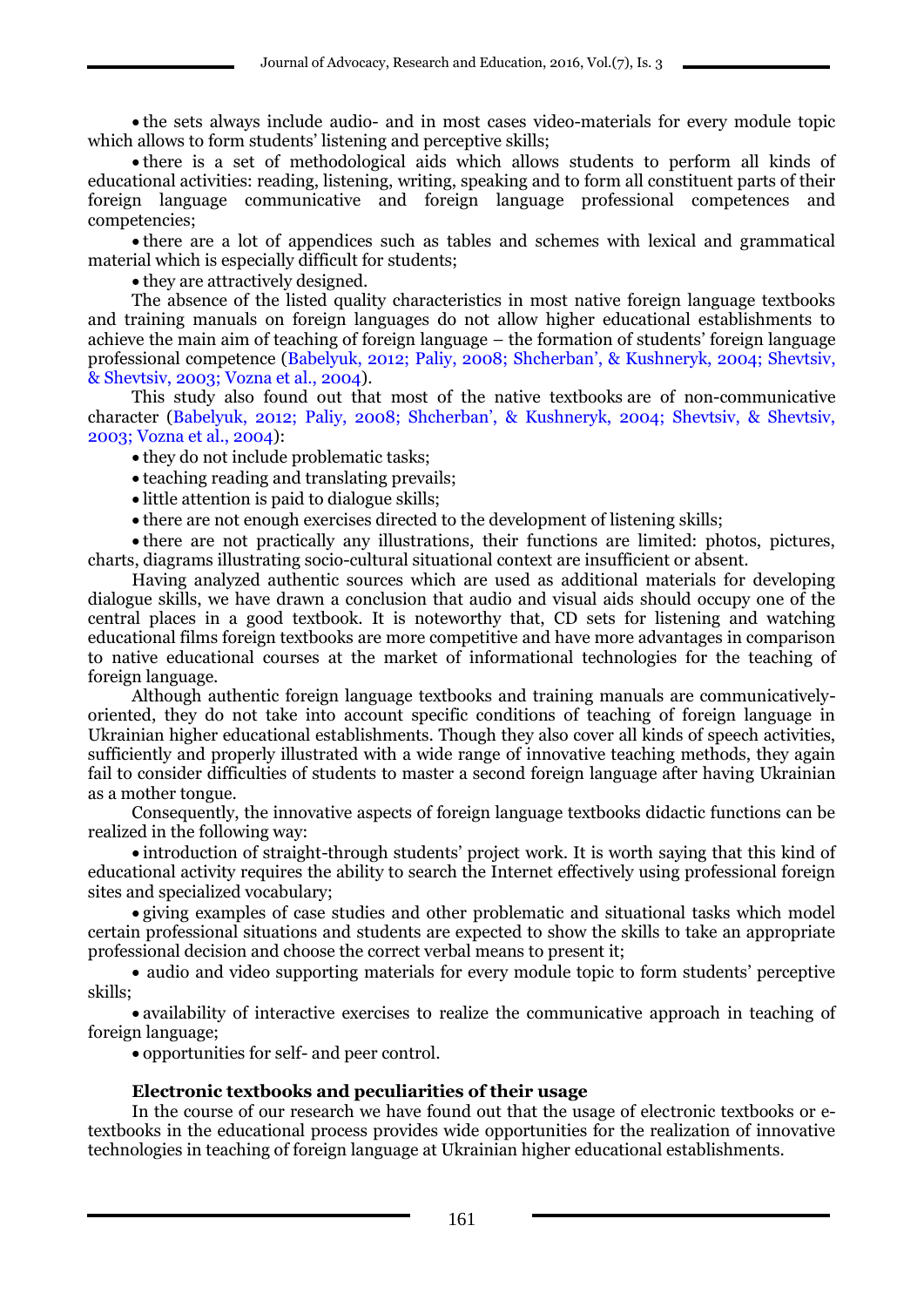As According to V. Fedorov, there have appeared more problems in the sphere of text reading and understanding during the last few decades. He explains it by the shifting of media priorities of the rising generations. Pupils and students used to read mostly paper texts but nowadays they mostly use 'media texts' in electronic formats. These are usually presented on TV or computer screens (Fedorov, 2007). Sociological surveys also indicate that modern schoolchildren and students are less interested in printed publications (Chudinova, Golubeva, & Mihaylova, 2004). It is now obvious that, information transfer facilities impact a lot on the formation and development of an individual's cognitive peculiarities. For instance, a printed text is characterized by such features like; linearity, coherence, subject matter, and rationality. These features form the type of thinking whose structure is similar to the structure of a printed text. On the other hand, visual information, which is characterized by a higher level of problem matter, requires more analysis, synthesis, thinking operations of rolling and unrolling. That is why visual educational information direct students to the search of system correlations and decisions (Titova, 2006). Modern young generation is better in perceiving audio-visual information than printed one, in English literature they are called "Generation Dot Com".

The researchers note a gradual change from the model of traditional teaching of foreign language to the wide range of activities with 'media texts' [*mostly screened and audiovisual ones*], which should be taken into account in planning the educational process. That is why electronic textbooks have widely been used alongside the traditional ones, as they provide great opportunities for the realization of innovative technologies in teaching of foreign language (Zhernovnykova, Osova, & Mishchenko, 2016).

It is worth mentioning that the term "electronic textbook" has not been unanimously approved by the scholars, many of whom consider it to be a slang expression that does not reflect the essence of the notion, which is more likely to be described by the terms "electronic educational aids", "pedagogical program aids", "software tools for educational purposes" or "programmethodological complexes" (Aleksyeyev, 2010). The other side of the problem is that even if the terms – "electronic textbook" and "electronic training manual" are generally accepted, there is not a common point of view as to the essence of these notions among teachers. Some researchers think that electronic textbooks and training manuals are not completely formed phenomena of modern culture. Thus, it is inappropriate to reflect their structure, functions, and creation mechanisms in the definitions. Arguably, it is better to treat them as simple textbooks and training manuals [*but placed on a new material object*] (Shvarkova, & Galyinskiy, 2006). Other researchers, on the contrary, believe that formal terminological transition from a printed educational book to an electronic one does not reflect revolutionary transformations that are caused by the progress of informational technologies (Aheev, & Drevs, 2003).

From this study, results show that there are three main approaches to the interpretation of the term "electronic textbook" in modern scientific literature. These include: 1) the approach which does not specify any strict demands to a textbook structure; 2) the structural approach; 3) the profound approach which specifies its additional characteristics (Levshyn, Prokhur, & Mukoviz, 2007).

This study shows that the terms "electronic textbook" and "electronic training manual" can be defined differently in terms of their contents and volume. The theory of an electronic textbook is more developed while researches devoted to electronic training manuals can rarely be found in scientific literature. As a rule, these terms are used as synonyms which makes their identification even more difficult. During the first attempts to introduce the term of an electronic (computer) textbook, its didactic mission was believed to be quite moderate. It was considered just as an asset to a printed one. Later the concept of a computer textbook is getting more complicated, it is interpreted as a program-methodological complex, which allows to master an academic course or its significant part independently. This combines the features of an ordinary textbook, a reference book, a problem book and a laboratory practice book (Honcharenko, 2011).

The perception of the essence and functions of the electronic textbook is changing with software development. It is becoming more popular to interpret it as a program-methodological complex which allows a person to master an academic course on a computer either independently or with the help of a teacher (Hristochevskiy, 2001). Special consideration should be paid to L. Zaynutdinova's definition according to which "*electronic textbook is seen as a multi-purpose educational program system which ensures continuity and completeness of educational process*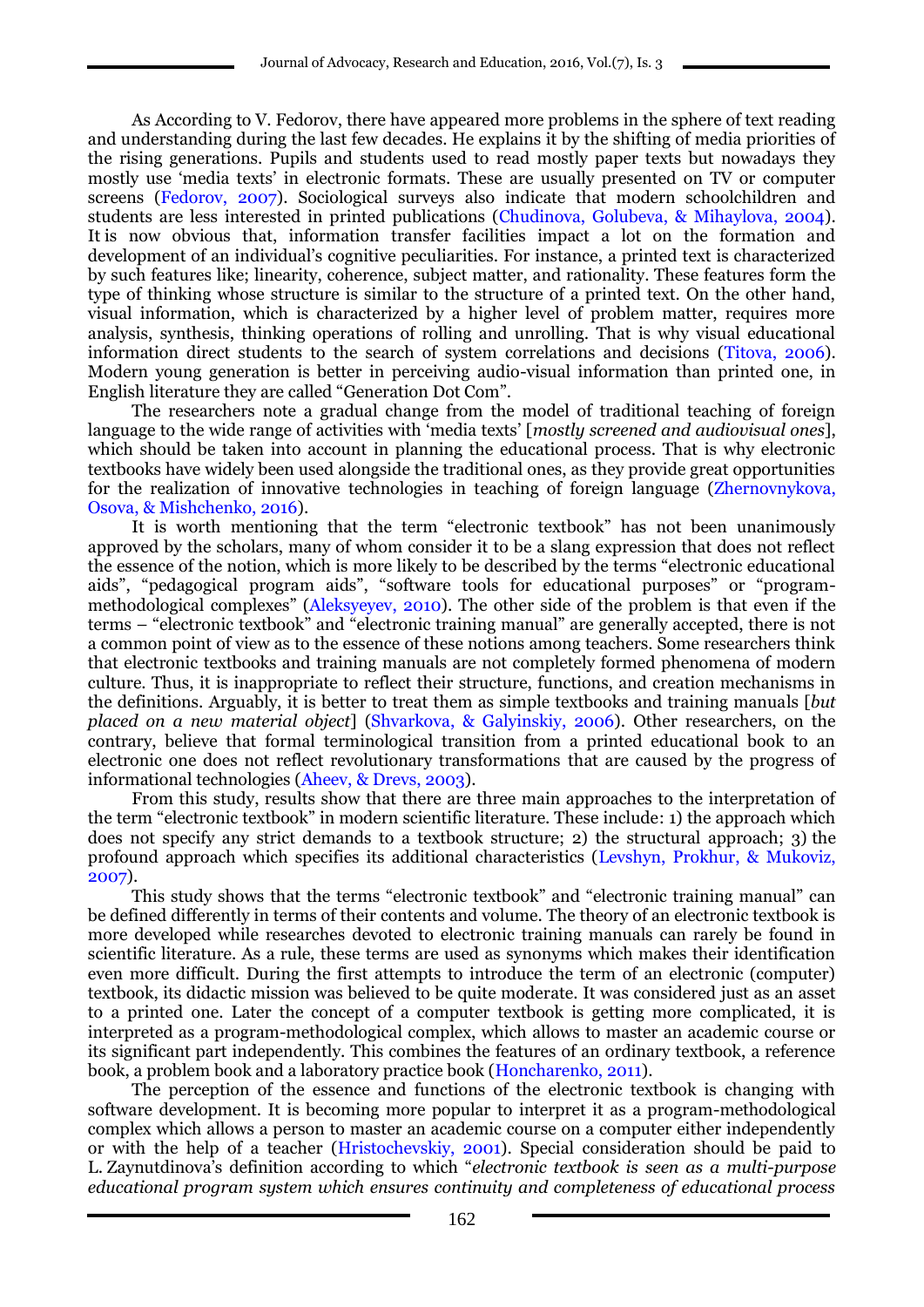*didactic cycle: provides theoretical material, training educational activities and control of the level of knowledge, information-searching activities, mathematical and imitational modeling with computer visualization, service functions under the conditions of interactive feedback*" (Zaynutdinova, 1999). This definition was supported by a lot of researchers and is the basis of the definition of an electronic textbook in the "*thesaurus of conceptual apparatus terms in education informatization*" (Robert, & Lavina, 2009).

At the same time there has recently appeared a tendency in scientific researches to distinguish the terms "*electronic textbook*" and "*electronic training manual*". For instance, Vember (2006) indicates that most of educational programs are training manuals [*that is, they are only additional educational aid*], which are impossible to use instead of a traditional textbook. According to the researcher's point of view, electronic training manuals are reading books, reference books, workbooks, dictionaries, encyclopedias, electronic atlases, albums of maps and schemes, computer laboratory book, trainer books etc. (Vember, 2006). In the context of the researched problem, it is worth mentioning that electronic textbooks and training manuals are important means of the realization of innovative technologies in teaching of foreign language. They have the following considerable advantages in comparison to printed ones.

First of all, we can point to the new principle of educational material structure, the main features of which are multi-level presentation of the information, which is to be learnt, and uniting of different information arrays into one notional whole on the basis of associations. It allows students to form their own system of meaningful connections between different kinds of knowledge which encourages learning, not only facts but also cause-and-effect relations between corresponding informational units. It also enables them to study using their individual strategies and at the most comfortable pace (Hryzun, 2002).

The next advantage of an electronic textbook is the opportunity to realize active study approach. The usage of hypermedia computer technologies allows to combine traditional educational activities with new ones such as working with theoretical material on dynamic models, carrying out computer experiments, solving tasks in the interactive mode etc.

Motivation aspects of computerized learning are also quite important. So, one more advantage of an electronic textbook usage is the steady students' motivation or encouragement to have sustained cognitive interaction with an "electronic teacher". Interest is a means to stimulate cognitive activities; it helps to make learning attractive. One of the ways to get users interested is to allow them to set the format of material presentation on the screen independently or even to run the whole system, including the placement of text abstracts, illustrations, or to entirely configure screen interface.

The usage of multimedia means in electronic textbooks allows to enrich the educational process with high-quality visual illustration material: two- or three-dimensional, static or dynamic images, sound accompaniment of visual images and learner's actions. It determines one more considerable advantage of having an electronic hypertext textbook. This is supported by the fact that, audiovisual material presentation stimulates the conception and emotional memory in the system of perception and memorization. As a result, it significantly influences the formation of concepts which occupy the central place in imaginative and word-logical thinking.

One more positive feature of an electronic hypertext textbook is its ability to provide highquality feedback due to the interactive properties of electronic textbooks and automatic system of knowledge testing. Consequently, there are conditions for effective students' self-education, selfcontrol, self-correction, and average increase in cognitive activities. Thanks to statistical data accumulated by the diagnostic system, the teacher can analyze, correct and foresee educational process.

An electronic textbook is different from a printed one because of its integrity. Electronic textbooks unite different components of didactic means system: theoretical material, exercises for its training and acquisition; means to carry out a computer experiment; test tasks to check the quality of knowledge. On the other hand, electronic textbooks are quite naturally integrated educational resources presented in the electronic form, for example Internet resources. It creates opportunities for quick upgrade and modification of educational materials presented in the textbook, dynamic enrichment of their contents according to the modern scientific level.

The opportunity to organize natural interrelation of educational material with the help of hyperlinks is one more significant advantage of electronic textbooks. Their branched structure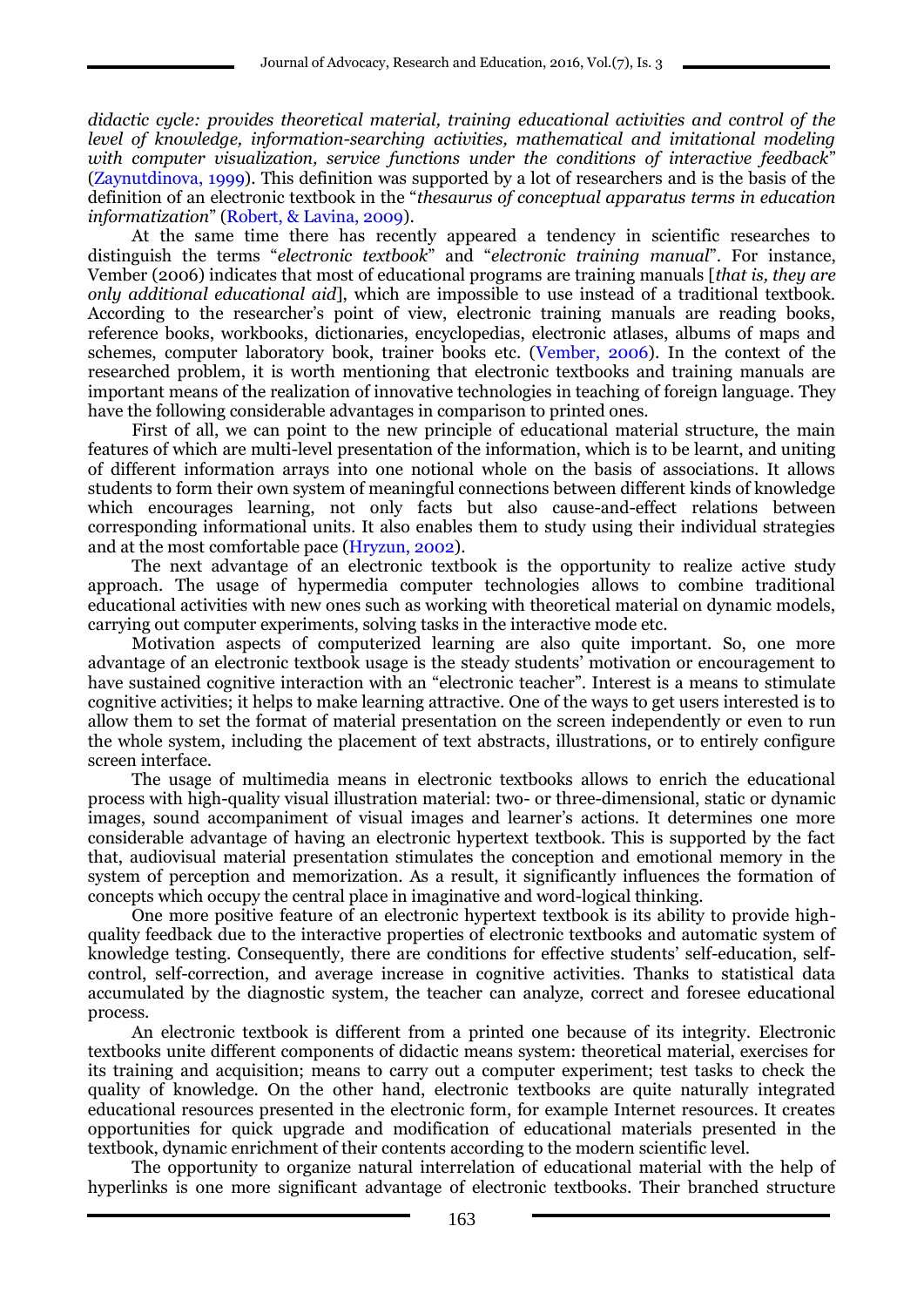allows to find additional information and quickly return to the original text. Hyperlinks help to move over the electronic textbook, to look through the pictures, to turn to other publications, even to write an e-mail to the author to ask him to clarify certain points (Nelson, 2008).

Electronic textbooks provide multi-variant, and multi-level diversity of checking tasks. Electronic textbooks give us an opportunity to present tasks in the interactive and educational mode. If a student's answer is incorrect, the correct answer with explanations and commentary is given. Electronic textbooks are more mobile because there is no typographical work on the stages of their creation and distribution. Electronic textbooks are structurally open systems which can be completed, corrected, and modified in the process of usage. Electronic textbooks availability is higher than that of printed publications. If the demand for them grows, it is easy to increase the number of copies and to spread them through the Internet.

Electronic textbooks differ in their structure to assure multifunctional usage and according to the purposes of their design. Electronic textbooks can be used for self-work, preparation for exams, and the purpose of studying for an external degree (Sapryikina, 2003). The analysis of the peculiarities of electronic textbooks and training manuals shows their contents correspond thematically to the contents of paper textbooks of the same level in accordance with European language standards but cannot be treated as absolutely identical. They are divided into theme modules, which in their turn are subdivided into micromodules in accordance with the lessons in the printed textbook. Language material of each module in the electronic textbook coincides with the language material of the corresponding printed publication. Such approach allows to use them either independently or in complex with the main textbook and workbook.

The researched foreign language textbooks fully accumulate all the functions characteristic for other educational tools. When we work with a printed book, the main role is played by the visual analyser. When we listen to an audio recording, an auditory analyzer is in priority, whereas an electronic textbook provides students with such educational activities that set in motion different analyzers to learn educational material more effectively. Thus, pilot testing of the text memorization effectiveness indicated that 25% of information is memorized with the help of optic canal, 15% using ear canal, and a combination of these two ways of information access having the index of 65% (Titova, 2006). This factor confirms the advantages of electronic textbooks. On the other hand, researchers claim that it is difficult to work with an ordinary linear text on the computer even if accompanied by a video and a sound. That is why, according to their point of view, text component in the contents of an electronic textbook should be limited, while audiovisual materials should prevail and serve as the main information medium (Balyikina, 2003; Sokolovs'ka, 2008). Methodological effectiveness of electronic educational publications is achieved through imaginative perception and emotional influence on students with the help of audiovisual material which alternates with interactive exercises.

It is worth mentioning that the advantages of multimedia means can be realized in full if only the perception of new information is accompanied by different kinds of cognitive activities: from motor functions to inductive, logical and creative thinking. These aims can be achieved using the complex of exercises presented in the contents of the analyzed electronic textbooks. The choice of the computer software is predetermined by the educational goals. One of the principles of electronic textbooks design is the priority of communicative goals which means the formation of user's foreign language skills in both oral and written forms (Red'ko, Karp, & Kokhan, 2006), that is why most of the exercises and tasks in electronic textbooks are communicatively oriented.

There are dictionaries in electronic textbooks like in paper ones, and students can use them in case of necessity. Also, the necessity to use programmed educational aids is related to one more advantage which computer technologies suggest. This merit is realized in the contents of foreign language-native-electronic-educational methodological complexes. Thus, O. N. Krilova mentions that modern educational book cannot include full-fledged functional unit of material learning organization in a single paper copy of a textbook which needs permanent update according to new requirements. She claims that only electronic educational publications, or workbooks can effectively fulfill this objective. Consequently, she suggests treating material learning organization not only as an element of a textbook, but also as a crucial element of an educational methodological complex for a certain academic discipline studying (Krilova, 2005).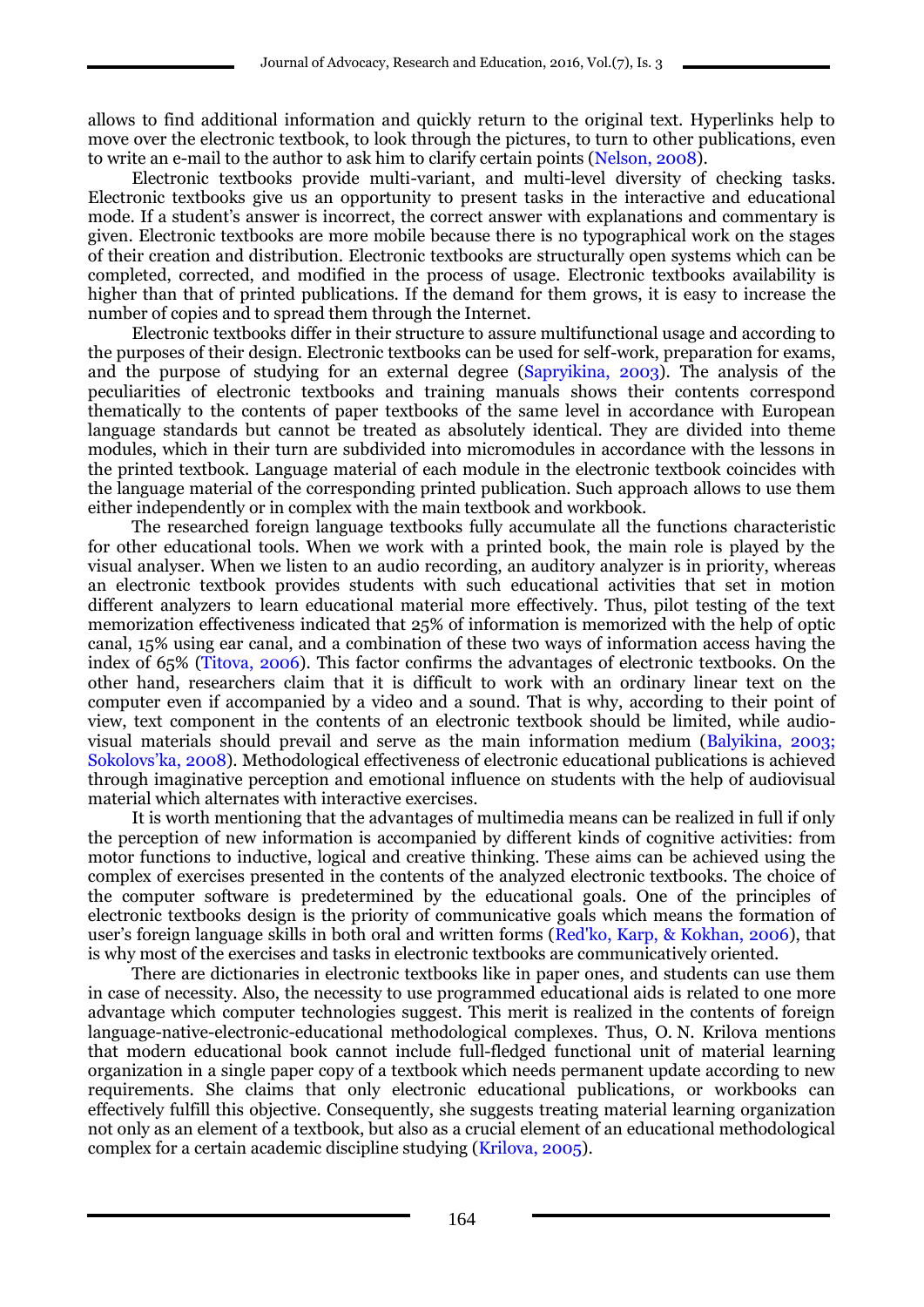## **Discussion**

In studying the concept of textbook, the terms "textbook" and "training manual" are clearly differentiated. Textbooks are regarded as the main didactic means that ensure educational and teaching activities present an academic discipline in a systematic and fundamental approach, while training manuals provide students' with more specific knowledge and contribute to their better mastering of concepts. A training manual may not cover the whole discipline, but one or two chapters of an educational program. It is created faster than a textbook, that is why they can include newer, and more up-to-date materials. These materials are not only generally approved and accepted statements, but also debatable questions (Antonova, 2001).

Modern researchers are observing the tendency of convergence of different kinds of educational publications and redistribution of their functions. In Hutorskoy's opinion, the limits of a textbook appear to be indistinct due to its integration into other educational training manuals and publications such as workbooks, reference books, reading books, and dictionaries (Hutorskoy, 2005).

A foreign language textbook (training manual) functions as one of the main instruments for the realization of innovative techniques in the teaching of the particular language. It reflects conceptual points of the educational system. It is also based on the methodological grounds tested in teaching of foreign language and provides a purposeful and at the same time, a flexible management of the educational process (Red'ko, 2010).

In our opinion, the multiple-aspect approach to the definition of electronic textbooks and training manuals deserves more attention. On the one hand, they are educational publications, that is why they should be classified according to the typology of educational publications. On the other hand, they are electronic publications, so they should be interpreted in terms of definitions for electronic publications. We want to stress that some researchers believe that structurally, an electronic textbook is close to a paper textbook, but in terms of user's opportunities, it is similar to electronic educational resource (Hurzhiy, & Kartashova, 2014). We also agree with the scholars (Levshyn et al., 2007), that while creating electronic textbooks and training manuals we should not only work out their educational functions, but also take into account all groundwork of the theory and practice of traditional textbook creation.

In Ukraine, the terminology of electronic educational publications is not standardized. We agree to Balalayeva (2013) who defines the terms "electronic training manual" and "electronic educational training manual" indirectly using the generic term for an electronic publication. This includes a general definition of the characteristics of educational publications and as a specific feature – its ability to ensure the completeness of the didactic cycle. So, in our research, we suggest using the following definitions: "an electronic training manual is an electronic publication stored on digital media or in the computer network intended for helping in either training activities or mastering an academic discipline which ensures the realization of certain parts of the didactic cycle [*theoretical material presentation, organization of knowledge application, skills formation, control*] using informational technologies and which cannot be transformed into a paper analogue without losing its didactic properties".

Electronic educational training manual is an electronic publication stored on digital media or in the computer network which either complements or partially (completely) substitutes a textbook in the process of presentation of educational material on a certain academic discipline, ensures the realization of all parts of the didactic cycle using informational technologies and which cannot be transformed into a paper analogue without losing its didactic properties (Balalayeva, 2013).

In the context of the researched problem it is worth mentioning that currently the problem of creation and usage of high-quality foreign language textbooks in Ukrainian higher pedagogical educational establishments remains open. The question of methodological grounds and preconditions for the creation of foreign language electronic textbooks is animatedly discussed on the pages of periodical press and in the scientific circles (Sekret, 2009a; Sekret, 2009b).

As our research shows most of the earliest electronic educational publications were just electronic copies of printed publications and mostly did not take into account innovative computer opportunities of presenting material. However, considerable attention has lately been paid to the development of electronic textbooks which can be treated as an effort to make a serious step in solving the problem of the realization of innovative technologies in teaching of foreign language.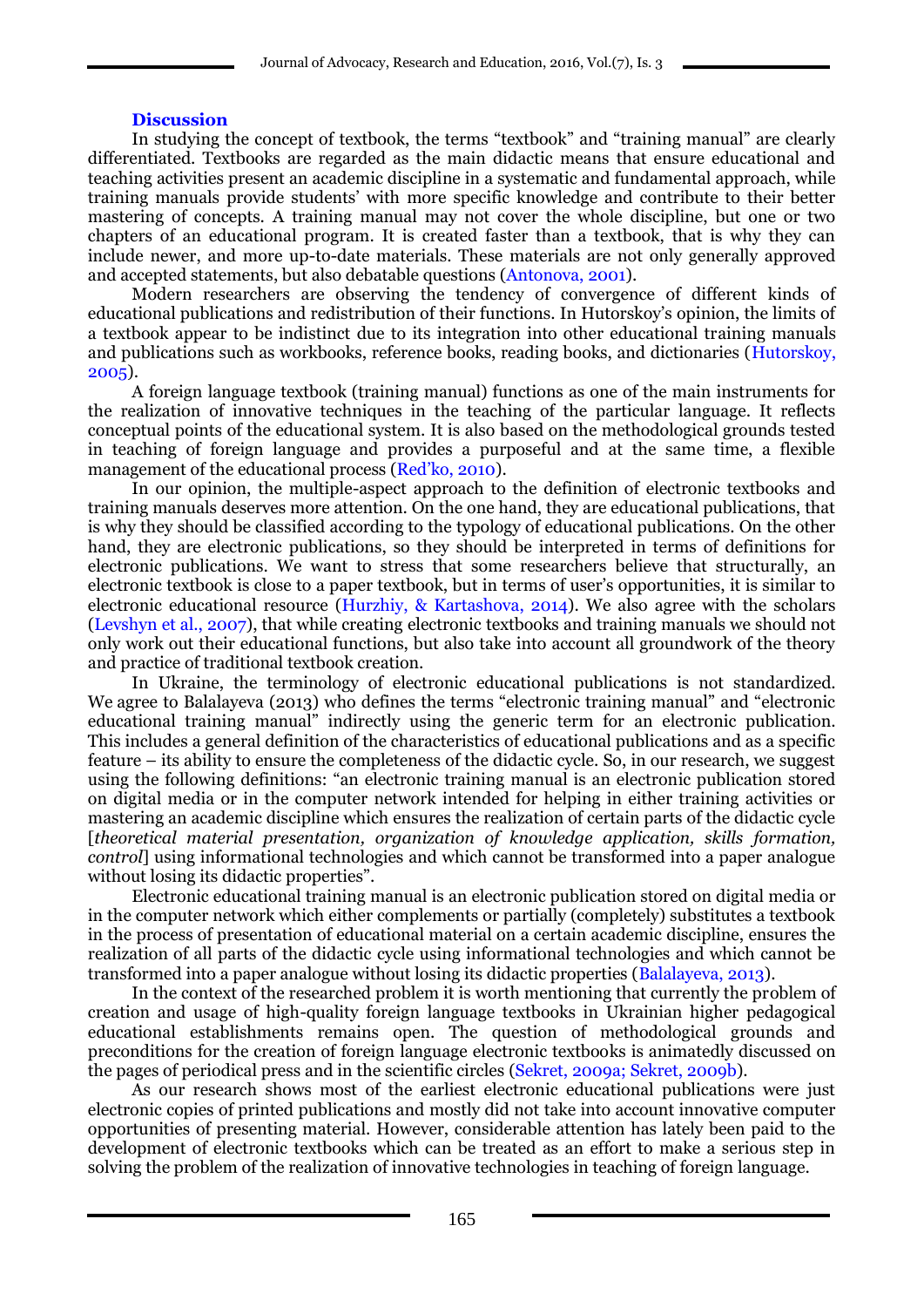# **Conclusion**

To sum up, we can mention that methodologically appropriate usage of innovation in textbooks is one of the most important conditions of effective foreign language learning. We have found out that electronic educational facilities have more advantages than printed ones:

they allow to learn a foreign language faster and make access to information easier;

 educational material can always be updated; the volume and complexity of information is regulated according to the objectives of the lesson and the level of students' preparation;

 they acquaint students with a lot of linguistic-cultural material including elements of other nations' culture.

Listing the advantages of electronic educational and methodological support materials for innovative technologies in the teaching of foreign language, we should mention the opportunity to realize individual approach to every student. In addition, the availability of feedback, opportunity to present language material with the help of visual aids, and objective assessment of students' progress cannot be unassuming. Scientists have proved that multimedia materials and computer networks cut learning time three times, at the same time the memorization level increases by 30– 40 % [*due to simultaneous usage of images, sound and text*] (Neuman, 2005; Reiner, 2001; Reinhard, 2000).

However, the practice shows that the problem of 'electronic educational complexes' creation and usage has still not been solved entirely. There are several reasons for it:

 higher educational establishments have not got enough affordable quality computer technologies;

lack of licensed software;

- teachers are not ready to use electronic educational facilities;
- impossibility to adapt available electronic educational facilities to suit teacher's needs;

weak awareness of educational establishments in the sphere of educational software; and

 unavailability of methodological, didactic, and pedagogical description of the available electronic educational facilities.

The findings of this current research is not fully exhaustive in providing answers to the research problem. Further investigations are necessary to clarify the questions of technological equipment renewal and updating of the process of teaching of foreign language in higher educational pedagogical establishment. More so, future studies are needed to investigate into the preparation of future specialists in terms of higher education integration in the European educational space and the comparison of native and foreign methodologists' experience in using innovative technologies professional activity.

## **Conflicts of interest statement**

The authors declare that they do not have any conflict of interest.

## **References:**

Aheev, V. N., & Drevs, Yu. H. (2003). *Electronic publications for educational purposes: conceptions, creation, usage: Teaching manual for higher educational establishments.* Moscow: MGUP.

Albrecht, U. (2009). *Passwort Deutsch. Kurs- und Übungsbuch*. Stuttgart: Klett.

Aleksyeyev, O. M. (2010). Peculiar classificatory features of electronic educational publications for engineer specialties. *Scientific periodical of National Pedagogical Dragomanov University. Series 2. Computer-Oriented Educational Systems, 8*(15), 129**–**134.

Antonova, S. H. (2001). *Modern educational book. Creation of educational literature of modern generation.* Moscow: Izdatelskiy servis.

Babelyuk, O. A. (2012). *Practice of oral and written English speech: Phrasal verbs and synonyms*. Part 1. Vinnytsya: NOVA KNYHA.

Balalayeva, O. Yu. (2013). Classifications of electronic educational tools arranged using hierarchical method. *Humanitarian bulletin of Pereyaslav-Khmel'nyts'kyy State Pedagogical University named after Hryhoriy Skovoroda. Supplement 1 to Issue 31. Vol. IX: Theme Issue «Ukrainian Higher Education in terms of integration in the European educational space»,* 137– 145.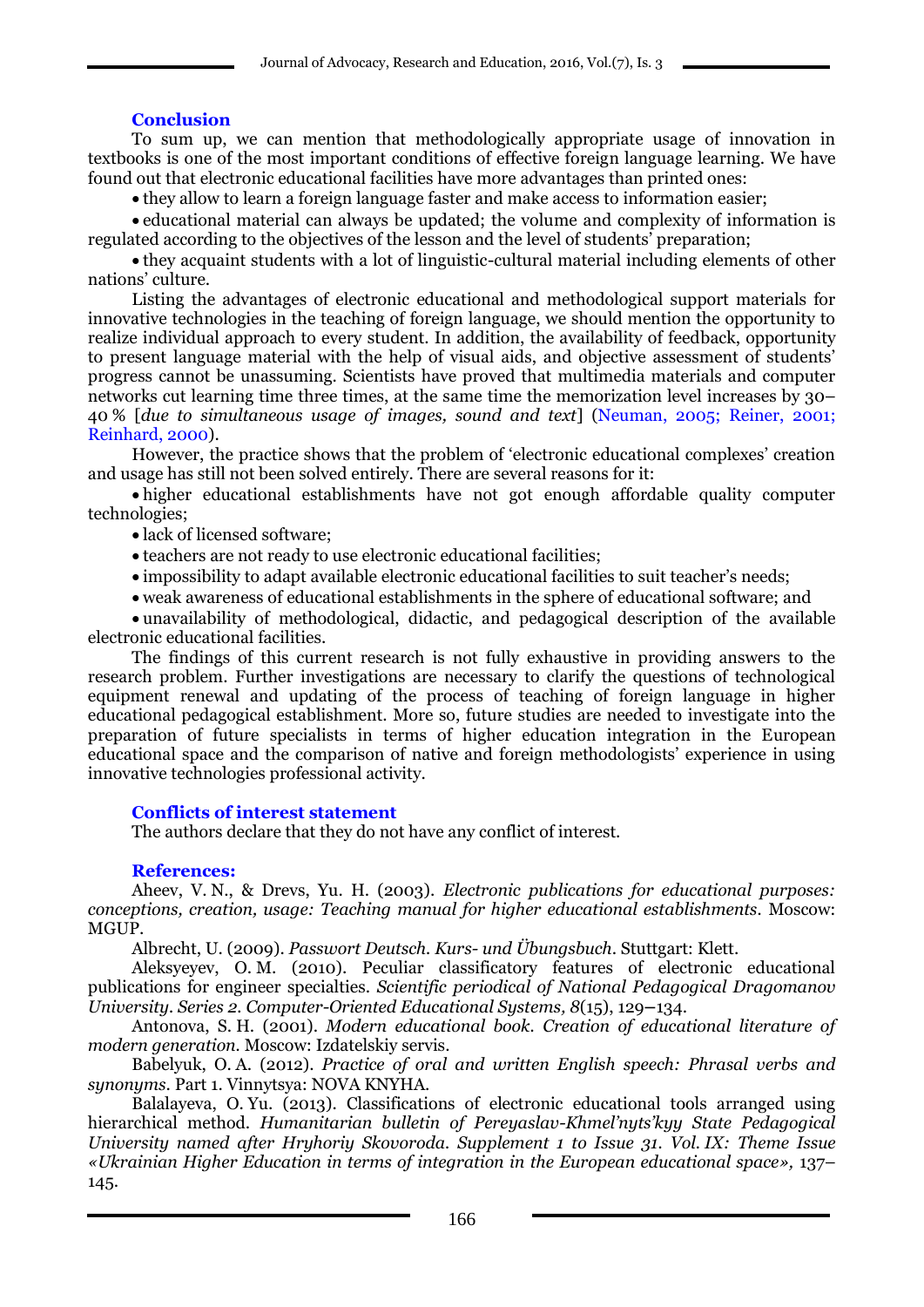Balyikina, E. N. (2003). *Meaningful characteristics of electronic educational publications (on the example of socio-humanitarian disciplines). The Circle of Ideas: Electronic resources of historical computer studies.* Paper presented at Proceedings of the VIII conference of the Association «History and computer», 521–585.

Clare, A., & Wilson. J. J. (2013). *Speakout: Advanced Student's book with Active Book (+CD-ROM)*. Pearson Longman.

Chudinova, V. P., Golubeva, E. I., & Mihaylova, A. I. (2004). *Children and libraries in the changing world.* Moscow: Shkolnaya biblioteka.

Dellar, H., & Walkley, A. (2012). *Outcomes Advanced Student's Book*. Cengage Learning EMEA.

Dumett, P., Stephenson, H., & Lansford, L. (2015). *Keynote Proficient: Student's Book*. National Geographic Learning.

Dumett, P., & Stephenson, H. (2014). *Life Advanced: Student's Book.* National Geographic Learning.

Evans, V., & Dooley, J. (2015). *Upstream Proficiency C2 Revised Edition: Student's Book*. Express Publishing.

Fedorov, A. V. (2007). *Development of students' mediacompetence and critical thinking in higher educational pedagogical establishments*. Moscow: MOO VPP UNESCO "Informatization for everybody".

Honcharenko, S. U. (2011). *Ukrainian pedagogical encyclopedia dictionary*. Rivne: Volyns'ki oberehy.

Hristochevskiy, S. A. (2001). Electronic textbook – current state. *Computer tools in education, 6*, 3–10.

Hryzun, L. E. (2002). Didactic bases of a modern electronic textbook creation: abstract of the Candidate of Pedagogical Sciences Thesis: Specialty 13.00.09. Kharkiv.

Hurzhiy, A. M., & Kartashova, L. A. (2014). Electronic training manual: An innovative teaching tool in the system of professional education. *Modern informational technologies and innovative teaching techniques in specialists' preparation: methodology, theory, experience, problems, 37*. Retrieved from http://nbuv.gov.ua/UJRN/Sitimn\_2014\_37\_4.

Hutorskoy, A. V. (2005). The place of a textbook in the didactic system. *Pedagogy, 4*, 10–18. Jeffries, A. (2013). *Global Advanced: Coursebook*. Macmillan.

Koval'chuk, O. S. (2010). *Technologies of foreign language learning for the realization of multicultural education ideas.* Retrieved 0n

10/01/2010 from: http://www.nbuv.gov.ua/portal/natural/Nvuu/Ped/2008\_14/kovalchuk.pdf..

Krilova, O. N. (2005). Modern approaches to the development of university textbooks. *Philosophical age. Literary Miscellany, 29*(2), 235-243.

Levshyn, M., Prokhur, Yu., & Mukoviz, O. (2007). Electronic textbook in the system of scientific-methodological materials in higher educational establishment. *Higher Education of Ukraine, 1*, 60–67.

The Ministry of Education and Science of Ukraine (2008). *Methodological recommendations for the structure, contents and volume of textbooks and training manuals for higher educational establishments.* Supplement 1 to the Law of Ministry of Education and Science of Ukraine «Publication of Educational Literature for High School» № 588 from 27.06.2008. K: Vyshcha shkola, № 8, 105–109.

Nelson, M. R. (2008). E-Books in higher education: Nearing the end of the era of hype? *EDUCAUSE Review, 43,* 2, 40-56.

Neuman, G. (2005). *Sieben Schritte zum erfolgreichen Lesen*. Retrieved from http://www.Medienportal.Bayern.de.

Paliy, O. A. (2008). *Training manual on German practical grammar. The Noun. The Adjective.* Nizhyn.

Pellmann-Balme, M. E. (2004). *Brückenkurs.* Hamburg: Hueber.

Robert, I. V., & Lavina, T. A. (2009). *Thesaurus of conceptual apparatus terms in education informatization*. Moscow: IIO RAO.

Red'ko, V. H. (2010). About the problem of the modern school foreign language textbook. Retrieved from <http://bibl.kma.mk.ua/pdf/zbirnuku/11/1.pdf> on 12 January 2010.